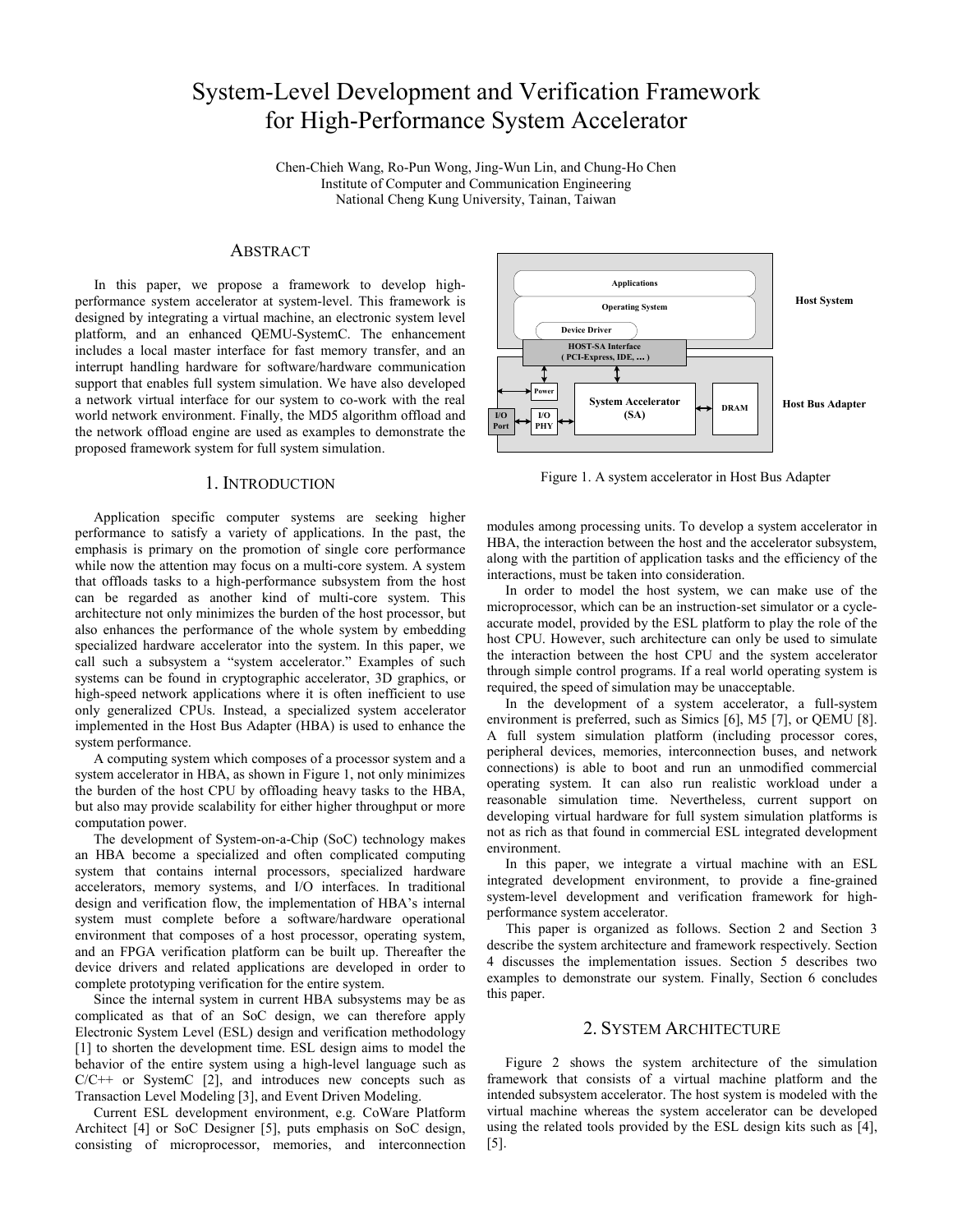### *2.1 Host System*

A good simulation is a trade-off between its accuracy and its performance, i.e. simulation time. By simulating only the necessary details, we can simulate effectively while still reaching a certain acceptable accuracy. Our main target is to build a system accelerator development environment, so what is required for the host, is an open-source operating system, and a tool-chain to develop the device drivers. Due to this need, we have used an un-timed virtual machine model to provide full system capability and at the same time to accelerate the simulation speed for the host system. To achieve this, we have chosen QEMU as our virtual machine. QEMU is an open source virtual machine, and is used in many projects, such as Google Android [9]. We modify the QEMU source code and build the required hardware as un-timed models. If a timed model is required, a project, call QEMU-SystemC [10][11] can provide us for such a design environment.

#### *2.2 System Accelerator*

Current commercial ESL integrated development environment can be used as a system accelerator development environment. For example, CoWare Platform Architect, SoC Designer, or some other ESL development platforms. These ESL development platforms support SystemC and C/C++ modeling tool, and some even support co-simulation between SystemC and Hardware Description Language (HDL).

Designers can use all kinds of microprocessor, on-chip-bus, peripherals, and other built-in libraries to build the SoC components in the system accelerator. The behavior model of I/O devices and DRAM can also be developed using SystemC or C/C++. In simulations, the power system is not necessary, but it is possible to include power estimation techniques into ESL models for evaluation. The details of the interactions between a host and a system accelerator will be discussed in the later section on implementation.

## 3. SYSTEM FRAMEWORK

To demonstrate full system simulation capability of the proposed framework, we use a network offload engine as an example to describe the system framework and design flow.

#### *3.1 Functional Verification*

According to the top-down concept in ESL design flow, high level model is adopted to implement the entire system in the preliminary stage. Then Golden Testbench is set up for use in the following development and verification stages.

For simplicity, we refer the host system in QEMU emulation as "Virtual Host," and the host system in the real computer as "Physical Host." As shown in path 1 in Figure 3, we can build *Virtual Host 1* in *Physical Host 1* (run on *Computer 1*) by QEMU, and an HBA simulation environment in ESL platform is connected to *Virtual Host 1*. As we know that network connections are paired architecture, if our network offload engine comprising *Virtual Host 1* with its HBA, is capable of communicating with *Physical Host 2* (run on *Computer 2*) in another physical environment, we can be sure that in functionality the network offload engine performs equivalently to the system which has not offloaded the network protocol.

In this way, we can develop the network offload engine in the ESL platform using a high level model, and define the interface for interactions between the HBA and its host, which allows the device drivers and related testbench to be designed and tested at an early stage. As for how the network packets are transferred between the virtual I/O interface and the physical I/O interface, the details will be described later in the implementation section.







Figure 3. System framework

#### *3.2 Performance Evaluation*

With the Golden Testbench, we can use a more accurate model to implement the system accelerator and continue with the top-down design flow on the ESL platform.

Specifically, most network protocols or applications use handshaking or bi-directional data transfer. However, the HBA in *Virtual Host 1* has a different clock domain when communicating with *Physical Host 2* (the clock domain in the ESL platform is much slower than that in real world environments). This leads to the inaccuracy performance estimation for the system accelerator in HBA. Therefore we need another framework, shown in path 2 in Figure 3, to overcome this clock-domain mismatch.

In this framework, we use QEMU to set up *Virtual Host 2* in *Physical Host 1*, and duplicate the verified HBA simulation environment (connected to *Virtual Host 1*) and associate it with *Virtual Host 2*. They communicate with each other through the virtual I/O channel. In this case, the two HBAs are in the same ESL platform, and therefore have identical clock domain. Consequently we can evaluate the performance of the system accelerator in HBA. There is an additional advantage when the virtual I/O channel can be parameterized for simulation. Taking our network offload engine as an example, we can directly control the bandwidth and latency in this virtual network.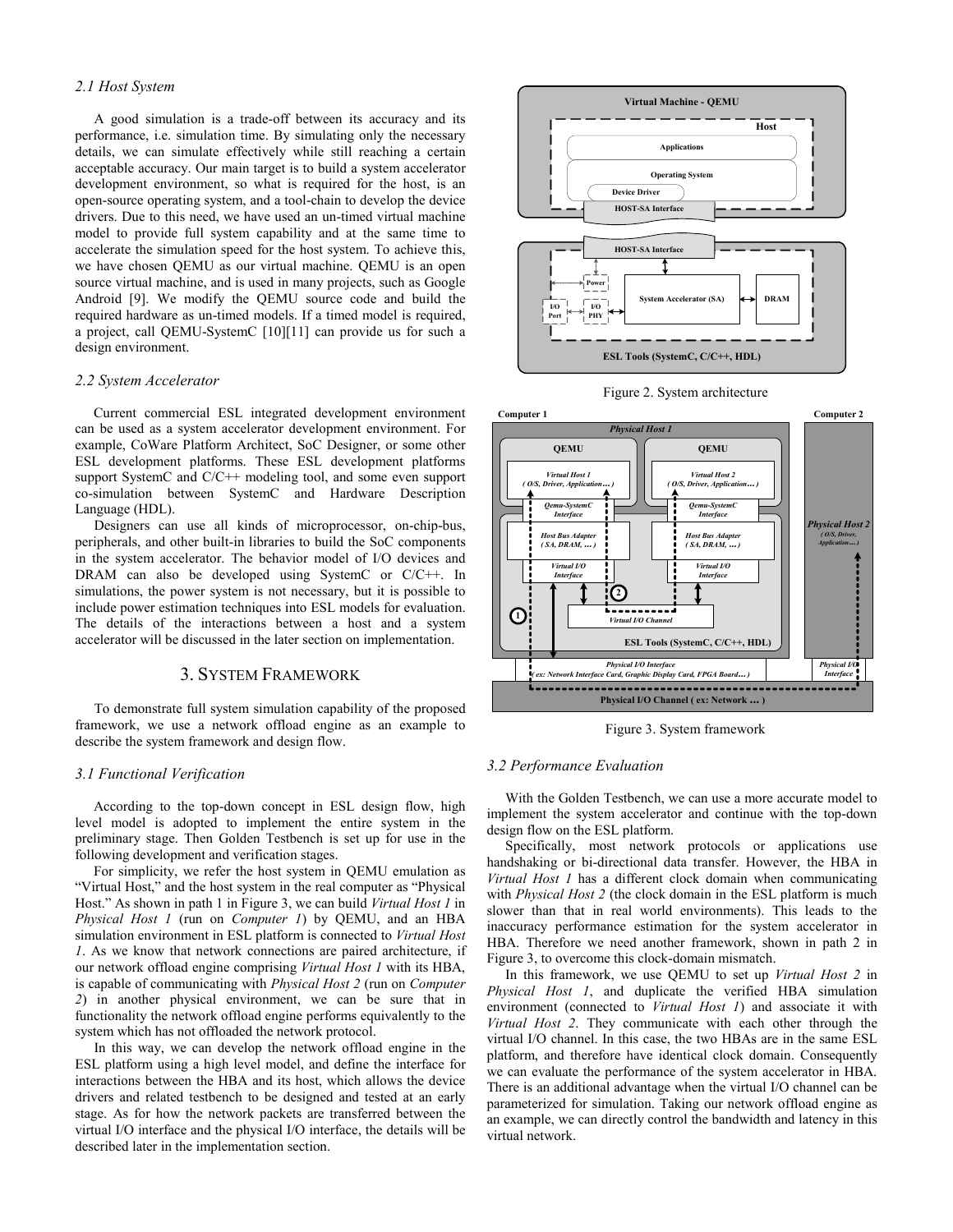The only limitation in our platform is that there is no timing information in the host, so it is hard to precisely model the latency taken by the host CPU to run a program. A Host-HBA bridge, however, has been implemented in the ESL platform, which can be used to model the bandwidth of the communication channel between HBA and the host. Hence we are still able to estimate the performance of system accelerator in HBA.

A possible solution can address to this limitation. We can profile the events between HBA and the host, such as an interrupt service routine, in functional verification stage. Then the timestamp is measured by executing these events in real computer or counting its dynamic instruction count. Finally, we can evaluate the performance of the whole system by embedding the timing information into Host-HBA bridge module to create appropriate latency.

## 4. IMPLEMENTATION ISSUES

Figure 4 shows the detailed structure for our implementation that uses CoWare Platform Architect for ESL and/or RTL development.

#### *4.1 Operating System and Device Driver*

Linux is chosen as our operating system. Since Linux is an open source environment, it has much flexibility for us to make changes on the host operating system environment. For different operating systems and different system accelerators, specific device drivers are required.

Common device drivers use either I/O register access or memory access to communicate with the hardware. We have used the specific APIs to provide these accesses, which provide easy modification that can be ported to different system accelerators. We have also provided a standard interrupt service routine, which provides a response to the hardware suitable for our designated interrupt handler.

#### *4.2 The Interface between Host and System Accelerator*

To make our system a general environment, that suits most needs, we have upgraded the interface in QEMU-SystemC, including PCI bus adapter, which applies to x86 environment, for studies in desktop systems, and AHB bridge, which applies to AMBA environment, for studies in embedded systems.

The QEMU-SystemC project has provided QEMU a data transfer interface to access data from the SystemC module. However, it has not yet provided a complete communication mechanism for software and hardware.

Typical communication mechanisms for software and hardware are polling, interrupt, or a combination of both, and require both software and hardware support. The Linux device driver model has provided software support, like polling APIs and interrupt service routine, and the system accelerator in the ESL environment requires hardware support. Since polling in implementation is just reading the memory, it requires no extra hardware support. For interrupt, an interrupt controller is required. Therefore, an interrupt controller is implemented along with the system accelerator, and an interrupt line is connected from the system accelerator to the internal interrupt handler in QEMU. In this way, the system accelerator is able to send interrupts to the host QEMU, and ask the interrupt service routine in device driver to respond to this event.

In certain applications, such as network offload engine, which needs to transfer a large amount of data to the host system, interrupt is a barrier to high speed transfer. Therefore, an interface that accesses host memory from the system accelerator is used to provide faster speed. Due to this reason, we have designed a local master interface in HOST-SA Bridge module, to satisfy such needs.

In a system accelerator, many kinds of interfaces can be adopted to connect the HOST-SA Bridge module and Interrupt Controller



Figure 4. Detailed implementation

module with different on-chip-bus. In order to set up an AMBAbased system, we use the API of CoWare AHB TLM to attach these modules to the AHB bus. In addition, Open Core Protocol (OCP) [12] can also be used to carry out a more flexible interface that is compatible with other types of ESL platforms.

#### *4.3 Virtual Input/Output Interface*

The virtual I/O interface function provides us a verification interface to connect to either a virtual behavior module, or a physical I/O module. For network issues, it allows designers to connect to the real world computer through network, or a virtual network testbench. For graphic issues, it allows designers to connect to a virtual or physical monitor.

To connect to the physical environment on the network, we have used RawIP [13], a library, to send a self made MAC frame or IP datagram to the real world network interface card and bypass the normal TCP/IP flow in the operating system. The network offload engine can also receive the MAC frames directly from the network interface card. This provides a channel for the HBA to communicate with a real computer using MAC frames and interact with the outside world.

The advantage of the virtual network is that we can simulate a 10Gbps or even 100Gbps network, and measure the system performance without acquiring a real network interface card.

## *4.4 Communication Mechanism*

The communication mechanism between QEMU and SystemC can be classified as either working in a distributed system or in a single computer. For a distributed system, network sockets can be used to communicate between processes in different computers. In this way, the system can be expanded easily, but requires higher overheads for each communication. For a single computer, kernel process communication mechanisms, such as shared memory, can be used. In this way, the system has lower communication overheads, but is less scalable. Both of the versions have been developed, and can be applied to different use of environments.